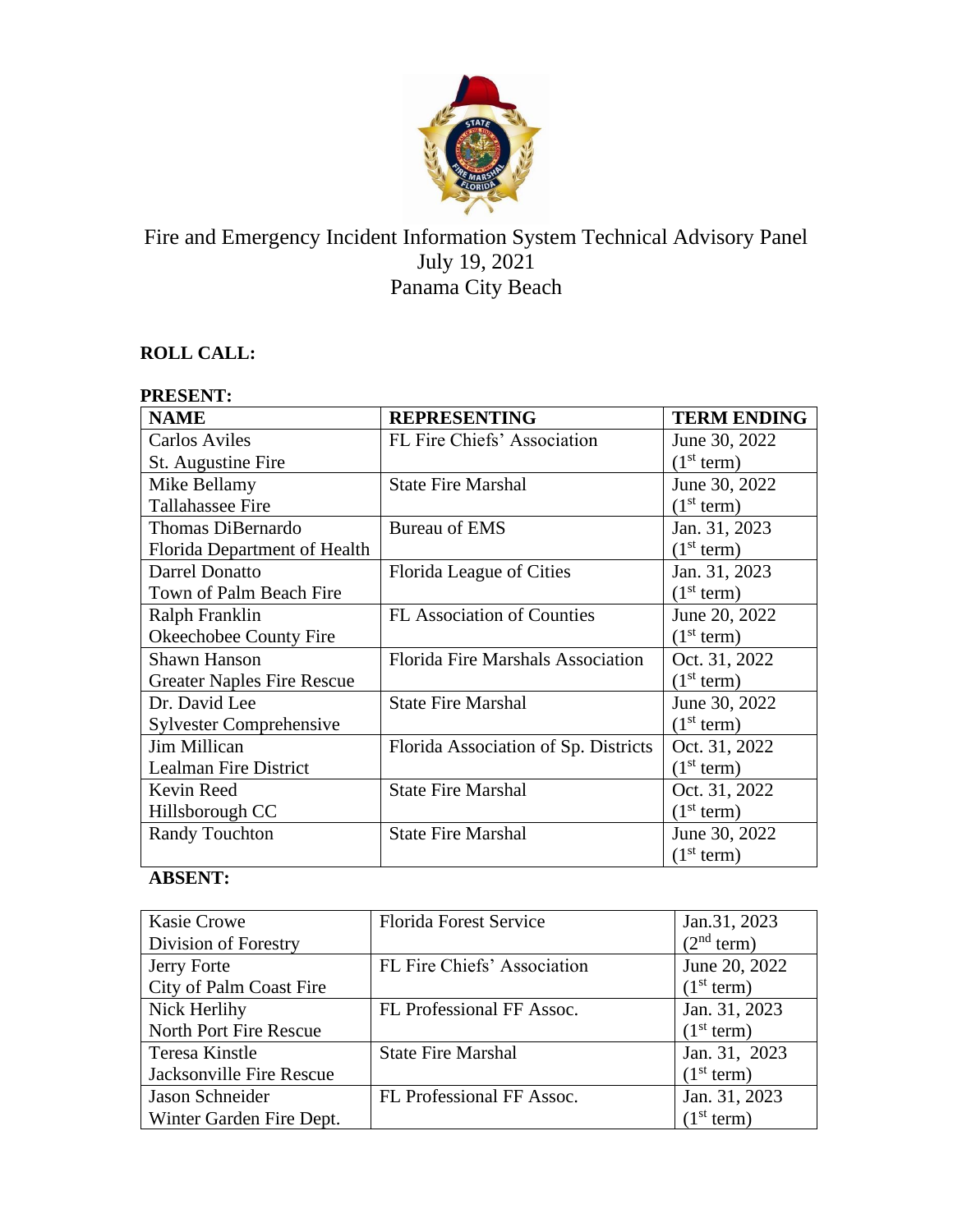The Fire and Emergency Incident Information System Technical Advisory Panel meeting was called to order.

**On a motion duly made**, the minutes from the Fire and Emergency Incident Information System Technical Advisory Panel held on May 6, 2021 were approved.

### **Motion carried**.

#### **REPORT FROM DIVISION:** *given by Julius Halas, Director*

- Guest, Terry Buckles to give live demonstration of Tableau Data Analytics.
- Budget request (LBR) in for next year, working together with IT to fund user access points throughout the State so data will be available to fire departments and they would have the authority to use system. If the Panel decides this is not the way to go, the LBR can be withdrawn. This is separate from the LBR for FCDICE.

### **REPORT FROM FFIRS:** *given by Melissa Dembicer (handout provided)*

- The FFIRS Program has processed over 2.613 million incidents for 2020, (2.806) in 2019)
- Approximately 416 departments are participating, an audit will be done as some of the bigger departments have not reported.
- The Panel is encouraged to reach out to departments in their area to encourage reporting.
- The 2020 Florida Fires Annual Report is nearing publication.
- Continuing to audit and update reporting list.
- Software updates may have caused some delays with reporting.

### **REPORT FROM EMS:** *Tom DiBernardo, Florida Department of Health*

- Change of warehouse vendor, Biospatial now holds all EMS records in the State of Florida, reporting and data warehouse. They also import all vehicle crash records and are attached to the EMS records. Individuals can now go back to their EMS record and view the actual crash report by law enforcement.
- Last year, over 4 million records. This year, already at 2.5 million records
- Now under the Health Information Exchange, all EMS records are attached to the hospital discharge records. Individuals can now go back and look at report, crash report and hospital outcome discharge records (if transported) all in one view. Florida is the first State in the country to attach those three data sources together.

Presentation given by Bureau Chief Telly Buckles with the Department of Financial Services IT Department on Tableau Data Analytics.

#### *Recording available by request*